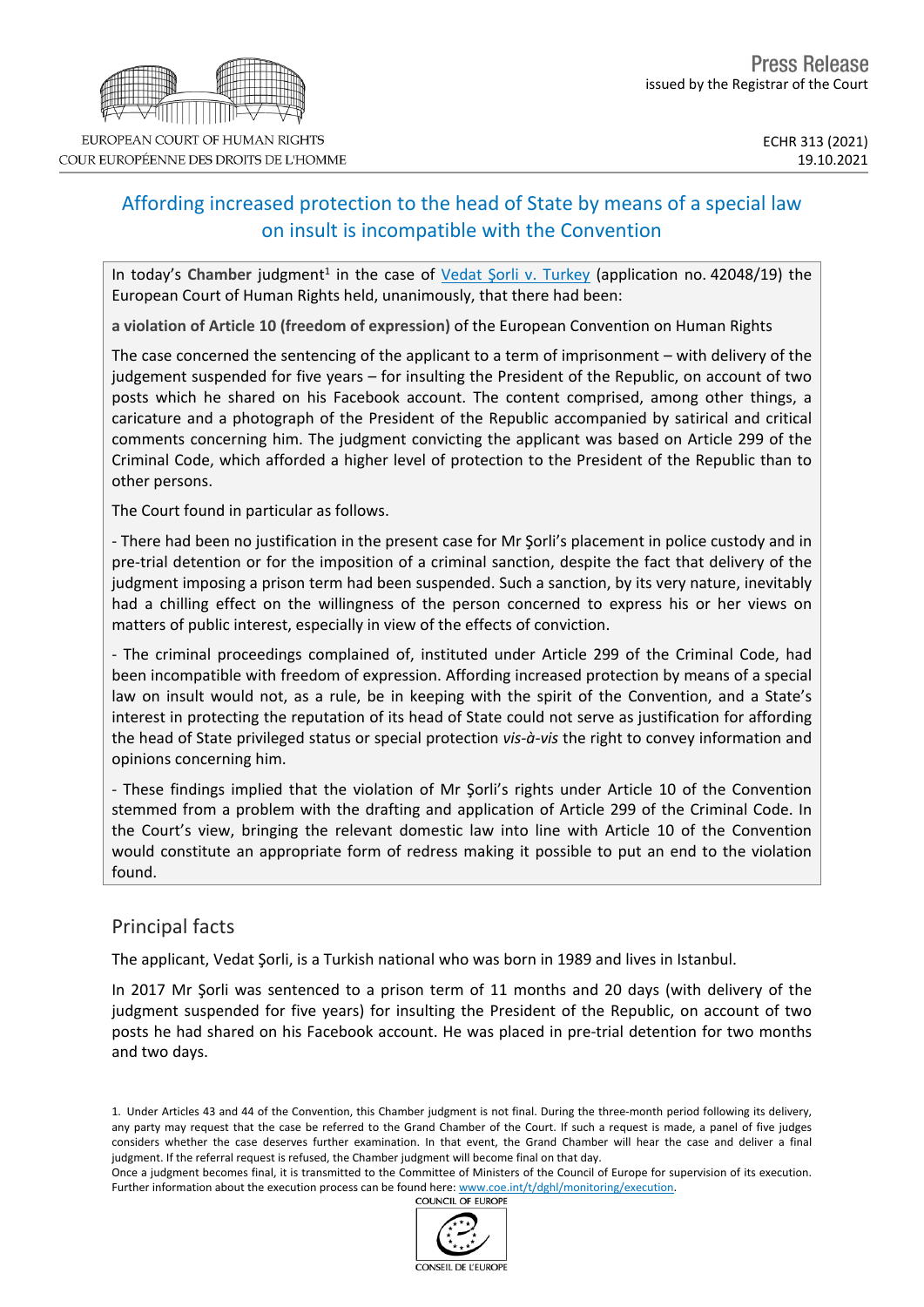The first post, which was shared in 2014, consisted of a caricature featuring the former US President Barack Obama kissing the President of the Turkish Republic, who was depicted in female dress. A speech bubble above the image of the President of the Republic contained the following words written in Kurdish: "Will you register ownership of Syria in my name, my dear husband?".

The second post, shared in 2016, contained photos of the President of the Republic and the former Prime Minister of Turkey, beneath which the following comments were written: "May your bloodfuelled power be buried in the depths of the earth/May the seats you hold on to by taking lives be buried in the depths of the earth/May the lives of luxury you lead thanks to stolen dreams be buried in the depths of the earth/May your presidency, your power and your ambitions be buried in the depths of the earth".

An appeal by the applicant against the judgment convicting him was rejected by the Assize Court in 2017. He lodged an individual application with the Constitutional Court which was rejected in 2019 as being manifestly unfounded.

# Complaints, procedure and composition of the Court

Relying on Article 10 (freedom of expression), Mr Şorli complained about the criminal proceedings against him. He alleged that the content he had shared on Facebook constituted critical comments on current political developments. He argued that the offence of insulting the President of the Republic, affording special protection to the head of State and punishable by a more severe penalty than the ordinary offence of insult, was incompatible with the spirit of the Convention and the Court's case-law. He maintained that his placement in pre-trial detention and his criminal conviction had been disproportionate and that the decision to suspend delivery of the judgment had a chilling effect on his freedom of expression.

The association *İfade Özgürlüğü Derneği* (Freedom of Expression Association) was given leave to intervene as a third party in the written procedure (Article 36 § 2 of the Convention and Rule 44 § 2 of the Rules of Court).

The application was lodged with the European Court of Human Rights on 10 July 2019.

Judgment was given by a Chamber of seven judges, composed as follows:

Jon Fridrik **Kjølbro** (Denmark), *President*, Carlo **Ranzoni** (Liechtenstein), Valeriu **Griţco** (the Republic of Moldova), Egidijus **Kūris** (Lithuania), Branko **Lubarda** (Serbia), Pauliine **Koskelo** (Finland), Saadet **Yüksel** (Turkey),

and also Stanley **Naismith**, *Section Registrar.*

### Decision of the Court

### Article 10 (freedom of expression)

The Court considered that, in view of the chilling effect which they produced, the order for Mr Şorli's pre-trial detention in the context of the criminal proceedings against him, his criminal conviction and the decision to suspend delivery of the judgment given in those proceedings, which had subjected him to a five-year suspension period, amounted to interference with the exercise by the applicant of his right to freedom of expression.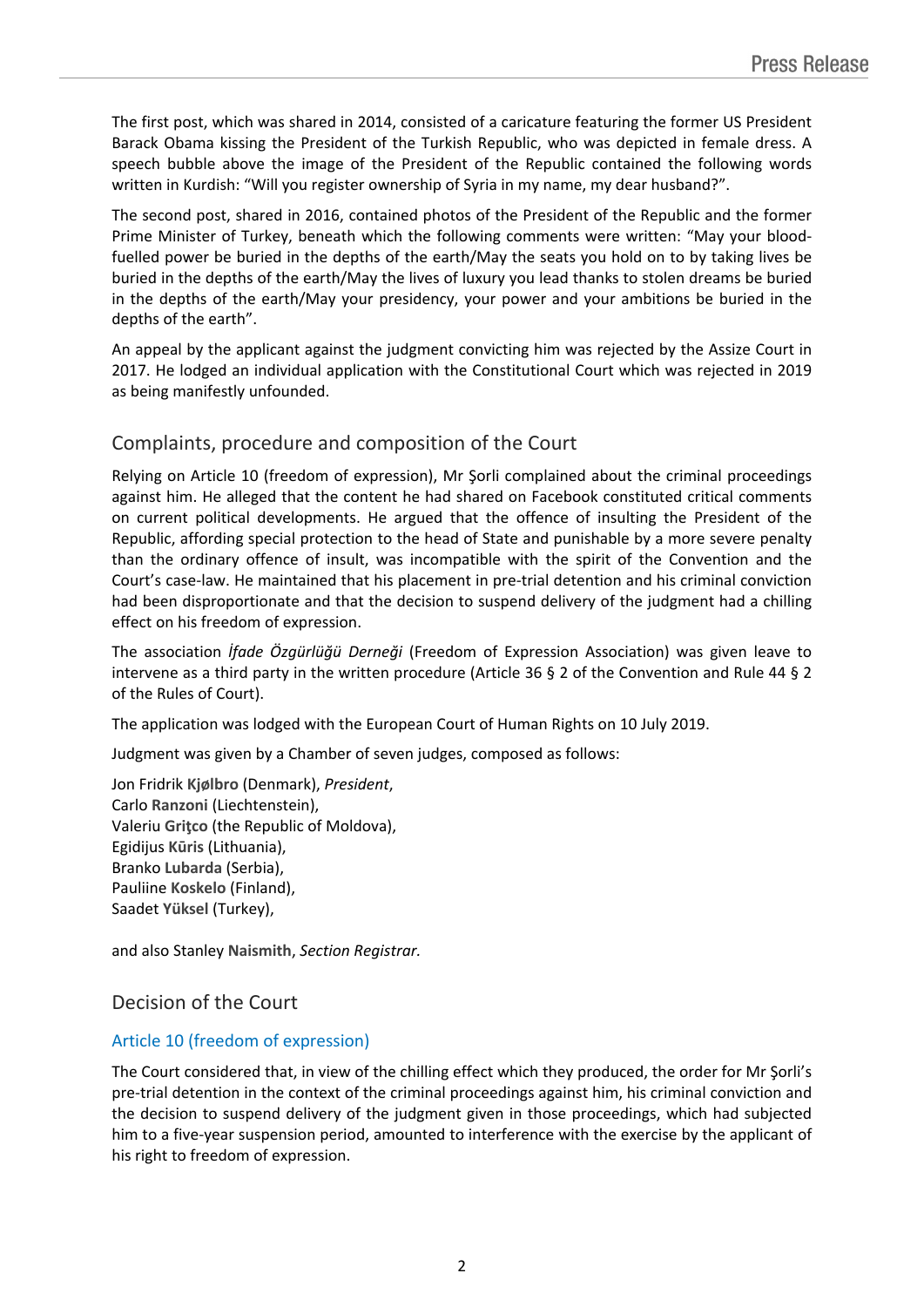The Court went on to note that the interference complained of had been prescribed by law, namely by Article 299 of the Criminal Code. It could also accept that the interference had pursued the legitimate aim of protecting the reputation or rights of others.

As to the necessity of the interference, the Court noted that in convicting the applicant the domestic courts had based their decisions on Article 299 of the Criminal Code, which afforded a higher degree of protection to the President of the Republic than to other persons – protected by the ordinary rules on defamation under Article 125 of the Criminal Code – with regard to the disclosure of information or opinions concerning them, and laid down heavier penalties for persons who made defamatory statements.

In that connection the Court observed that it had repeatedly held that affording increased protection by means of a special law on insult would not, as a rule, be in keeping with the spirit of the Convention. In one case*<sup>2</sup>* which, like the present one, concerned a criminal conviction for insulting the President of the Republic, it had also held that a State's interest in protecting the reputation of its head of State could not serve as justification for affording the head of State privileged status or special protection *vis-à-vis* the right to convey information and opinions concerning him, and that the opposite approach could not be reconciled with modern practice and political conceptions.

With particular reference to the proportionality of the criminal sanction laid down for insulting the President of the Republic, the Court noted that while it was entirely legitimate for persons representing the institutions of the State, as guarantors of the institutional public order, to be protected by the competent authorities, the dominant position of those institutions required the authorities to display restraint in resorting to criminal proceedings. It reiterated in that connection that the assessment of the proportionality of an interference with the rights protected by Article 10 often depended on whether the authorities could have had recourse to any means other than a criminal sanction, such as civil-law measures. Even when the sanction was the lightest possible, such as a guilty verdict with a discharge in respect of the criminal sentence and an award of only a "token euro" in damages, it nevertheless constituted a criminal sanction. In any event, that in itself was not sufficient to justify the interference with the exercise of the right to freedom of expression.

The Court therefore considered that in the instant case there had been no justification for Mr Şorli's placement in police custody and in pre-trial detention or for the imposition of a criminal sanction, despite the fact that delivery of the judgment imposing a prison term had been suspended. Such a sanction, by its very nature, inevitably had a chilling effect on the willingness of the person concerned to express his or her views on matters of public interest, especially in view of the effects of conviction.

In view of the sanction, of a criminal character, imposed on the applicant under a special provision affording increased protection to the President of the Republic against insult – which could not be considered in keeping with the spirit of the Convention – the Court held that the Government had not demonstrated that the measure complained of was proportionate to the legitimate aims pursued or was necessary in a democratic society.

#### **There had therefore been a violation of Article 10 of the Convention.**

#### Article 46 (binding force and execution of judgments)

The Court held that the criminal proceedings complained of, instituted under Article 299 of the Criminal Code, had been incompatible with freedom of expression. In particular, it stressed that affording increased protection by means of a special law on insult would not, as a rule, be in keeping with the spirit of the Convention, and that a State's interest in protecting the reputation of its head of State could not serve as justification for affording the head of State privileged status or special

<sup>2</sup> *Artun and Güvener v. Turkey* (no. 75510/01, § 31, 26 June 2007).